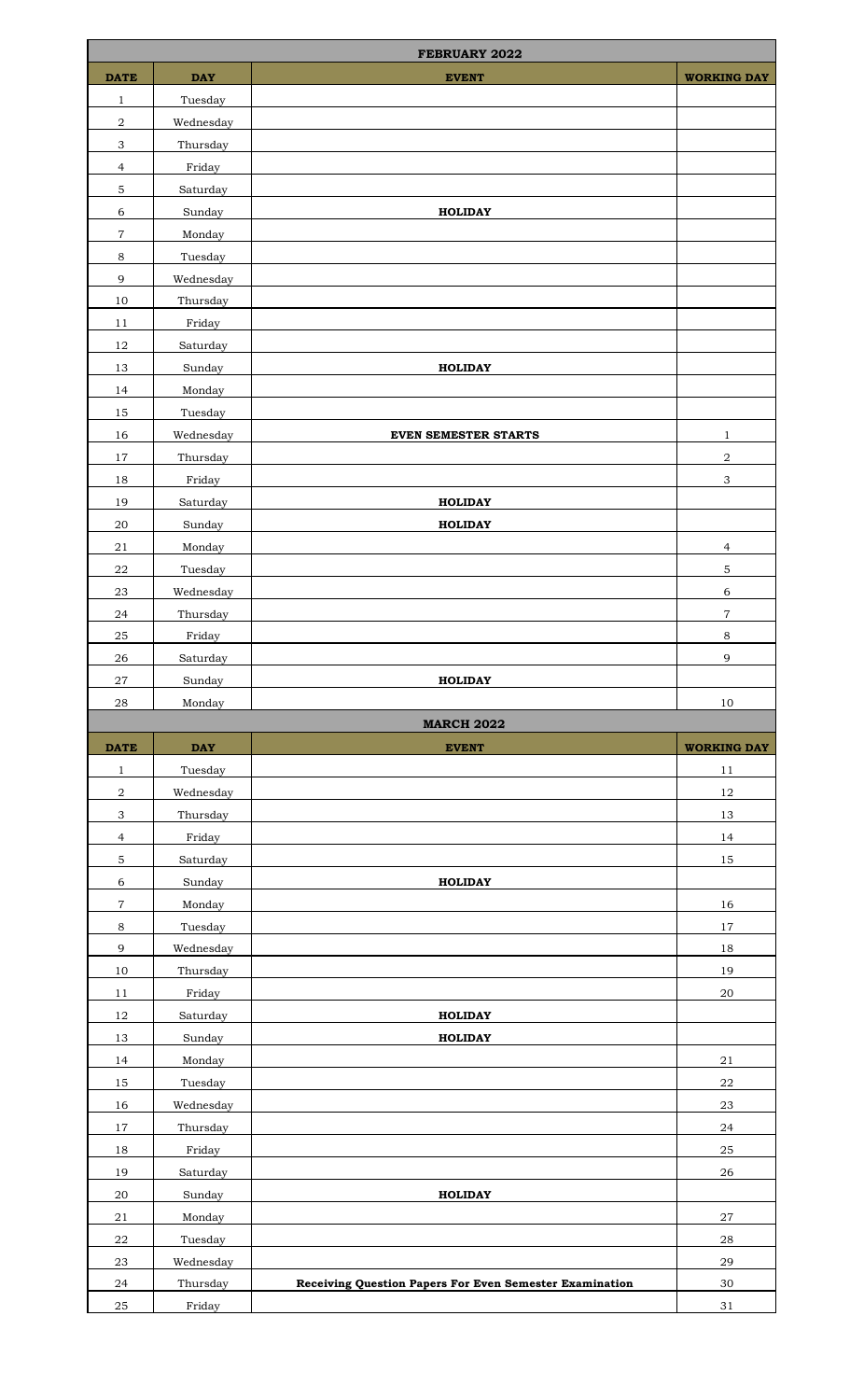| 26             | Saturday   |                                                                 | 32                 |
|----------------|------------|-----------------------------------------------------------------|--------------------|
| 27             | Sunday     | <b>HOLIDAY</b>                                                  |                    |
| 28             | Monday     | Receiving Question Papers For I CIA Examination                 | 33                 |
| 29             | Tuesday    |                                                                 | 34                 |
| 30             | Wednesday  |                                                                 | 35                 |
| 31             | Thursday   | Due Date For Receiving Question Papers For I CIA Examination    | 36                 |
|                |            | <b>APRIL 2022</b>                                               |                    |
| <b>DATE</b>    | <b>DAY</b> | <b>EVENT</b>                                                    | <b>WORKING DAY</b> |
| 1              | Friday     |                                                                 | 37                 |
| $\sqrt{2}$     | Saturday   |                                                                 | 38                 |
| 3              | Sunday     | <b>HOLIDAY</b>                                                  |                    |
| 4              | Monday     |                                                                 | 39                 |
| $\mathbf 5$    | Tuesday    | I CIA Examination Starts (First II Units)                       | 40                 |
| 6              | Wednesday  |                                                                 | 41                 |
| $\overline{7}$ | Thursday   |                                                                 | 42                 |
| 8              | Friday     |                                                                 | 43                 |
| 9              | Saturday   |                                                                 | 44                 |
| 10             | Sunday     | <b>HOLIDAY</b>                                                  |                    |
| 11             | Monday     | <b>Examination Fee Collection Starts for Even Semester</b>      | 45                 |
| 12             | Tuesday    |                                                                 | 46                 |
| 13             | Wednesday  | <b>I CIA Examination Ends</b>                                   | 47                 |
| 14             | Thursday   | TAMIL NEW YEAR/DR.AMBEDKAR BIRTHDAY/MHAVEER JAYANTI - HOLIDAY   |                    |
| 15             | Friday     |                                                                 | 48                 |
| 16             | Saturday   |                                                                 | 49                 |
| 17             | Sunday     | <b>HOLIDAY</b>                                                  |                    |
| 18             | Monday     |                                                                 | 50                 |
| 19             | Tuesday    |                                                                 | 51                 |
| 20             | Wednesday  |                                                                 | 52                 |
| 21             | Thursday   |                                                                 | 53                 |
| ${\bf 22}$     | Friday     |                                                                 | 54                 |
| 23             | Saturday   | <b>HOLIDAY</b>                                                  |                    |
| 24             | Sunday     | <b>HOLIDAY</b>                                                  |                    |
| 25             | Monday     | Due Date For Receiving Question Papers For Semester Examination | 55                 |
| 26             | Tuesday    |                                                                 | 56                 |
| 27             | Wednesday  |                                                                 | 57                 |
| 28             | Thursday   |                                                                 | 58                 |
| 29             | Friday     |                                                                 | 59                 |
| 30             | Saturday   | Due Date for Examination Fee Collection for Even Semester       | 60                 |
|                |            | <b>MAY 2022</b>                                                 |                    |
| <b>DATE</b>    | <b>DAY</b> | <b>EVENT</b>                                                    | <b>WORKING DAY</b> |
| 1              | Sunday     | <b>LABOUR DAY - HOLIDAY</b>                                     |                    |
| 2              | Monday     |                                                                 | 61                 |
| 3              | Tuesday    | RAMZAN/EID-UL-FITR - HOLIDAY                                    |                    |
| $\overline{4}$ | Wednesday  |                                                                 | 62                 |
| $\mathbf 5$    | Thursday   |                                                                 | 63                 |
| 6              | Friday     |                                                                 | 64                 |
| $\overline{7}$ | Saturday   |                                                                 | 65                 |
| 8              | Sunday     | <b>HOLIDAY</b>                                                  |                    |
| 9              | Monday     | Question Papers Scrutinizing For Even Semester Examination      | 66                 |
| 10             | Tuesday    |                                                                 | 67                 |
| 11             | Wednesday  |                                                                 | 68                 |
| 12             | Thursday   |                                                                 | 69                 |
| 13             | Friday     | Nominal Roll Extry Starts for Even Semester Examination         | 70                 |
| 14             | Saturday   | <b>HOLIDAY</b>                                                  |                    |
| 15             | Sunday     | <b>HOLIDAY</b>                                                  |                    |
| 16             | Monday     |                                                                 | 71                 |
| 17             | Tuesday    | Nominal Roll Extry Ends for Even Semester Examination           | $\mathbf{72}$      |